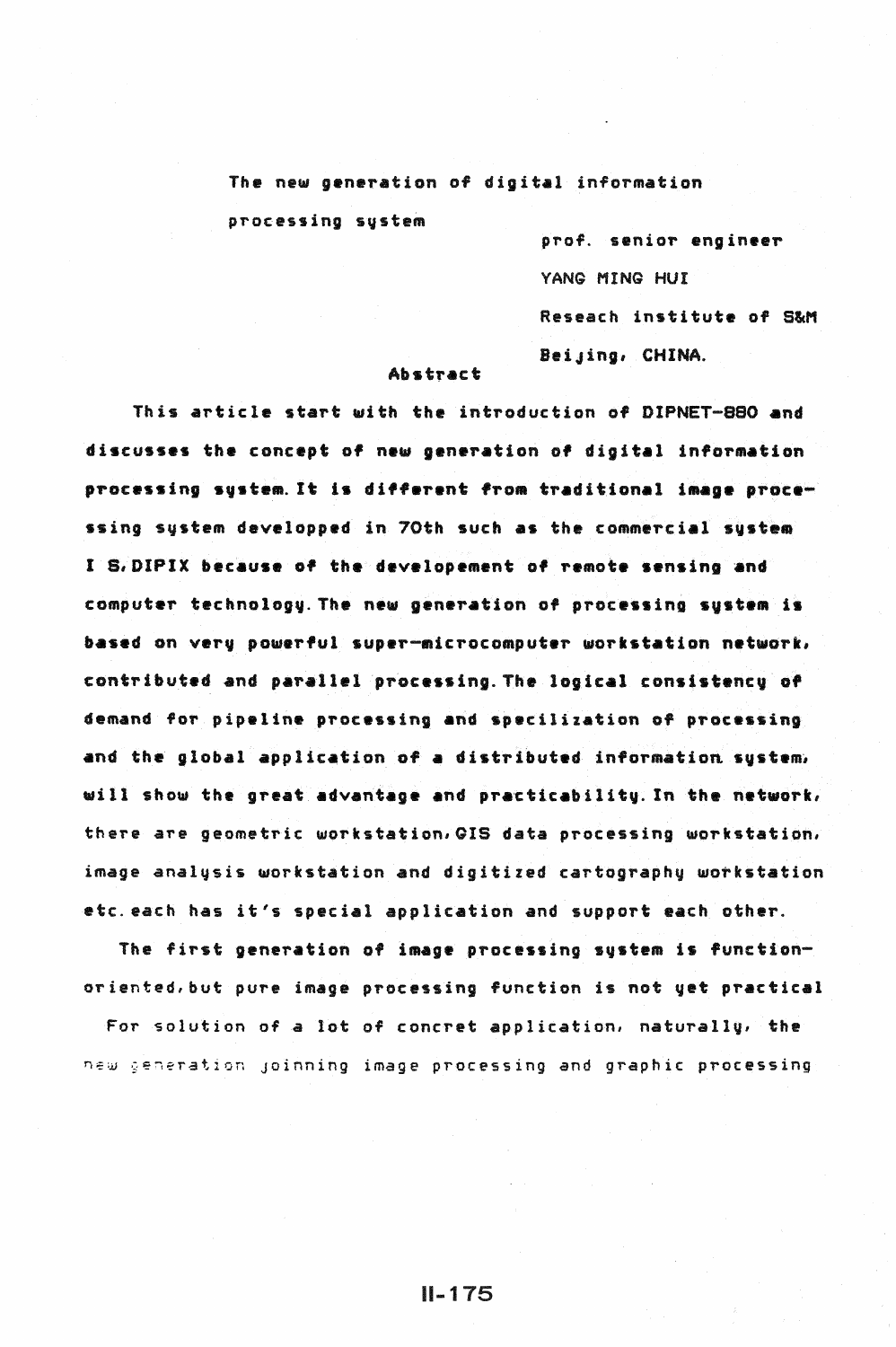function is application- or objective-oriented and supported by GIS system. JUSt as DIPNET, it must be *a* more sophisticated digitized information processing system including different kind of workstation which has the capability to output digital products , in the field of processing and application, they are "interface" for each other.

1. The DIPNET digital processing system:

Under the cooperation of chinese reseach institute of S&M and' MEDAS CO. LTD in HONQ KONQ,A new digital information processing workstation network system called DIPNET ( DOMAIN INFORMATION PROCESSING WORKSTATION NETWORK SYSTEM> has been developped. It's logical structure as figure (1).

Cl)The systematic design of DIPNET is application-oriented, and it's application software located in the lowest level can support multiple parallel processing workstation which will provide independently the products.

(2)It is different from these image processing system developped in 70th, DIPNET combines the APOLLO's perfect grapgic function, based on multi-bitmap processing and "graphic element"concept,and the image processing and cartography function developped by RISM in ON 4000 recently.This part of software,based on which different specific applications is developped, is concered as the basic image and graphic processing level under the O.S.

<3)DIPNET developped the GIS data acquisition and processing software, because of the application-oriented design, It is very easy to develope a "interface" to future GIS system.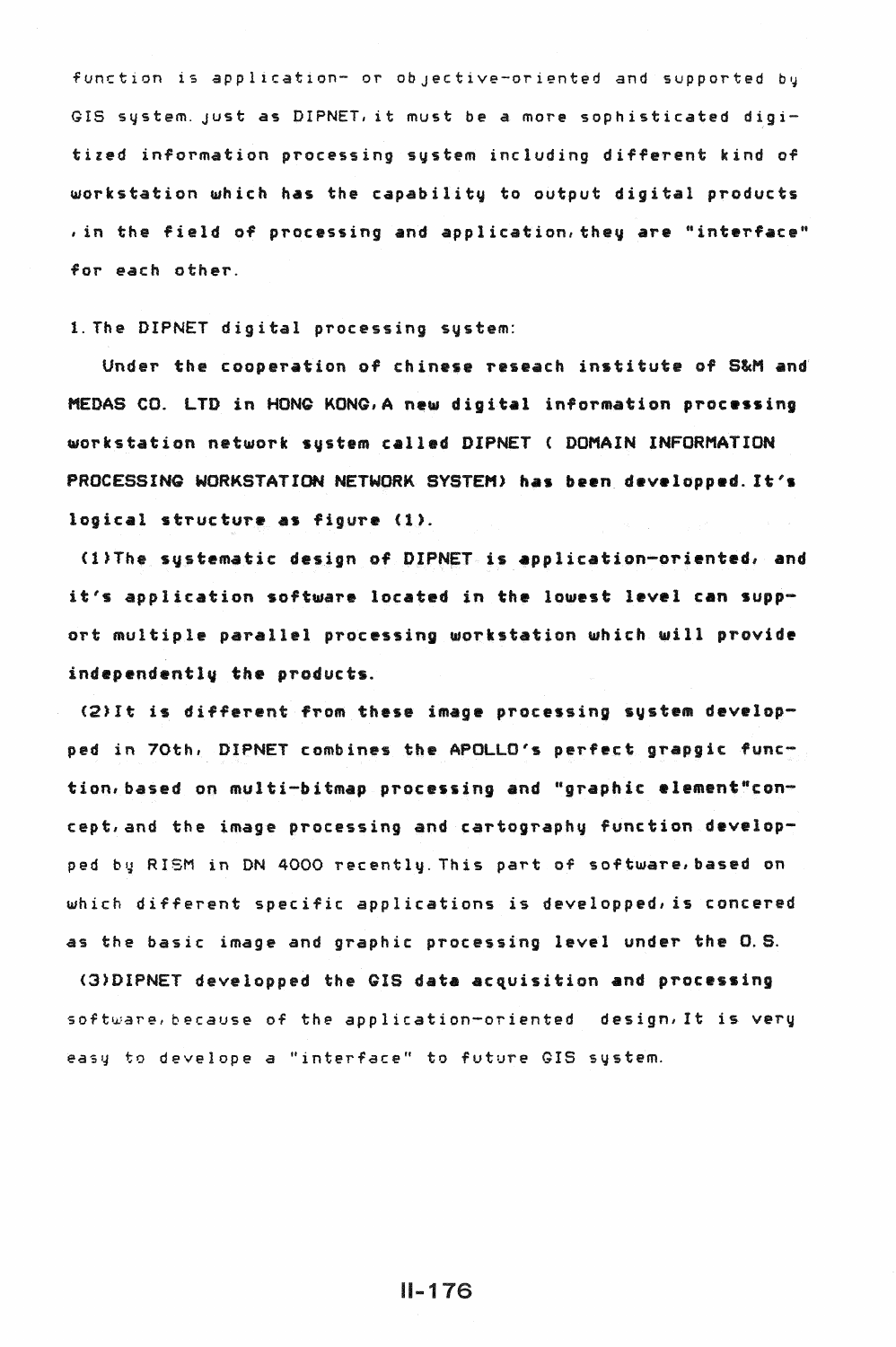## **APPLICATION-ORIENTED ORGANIZATION**

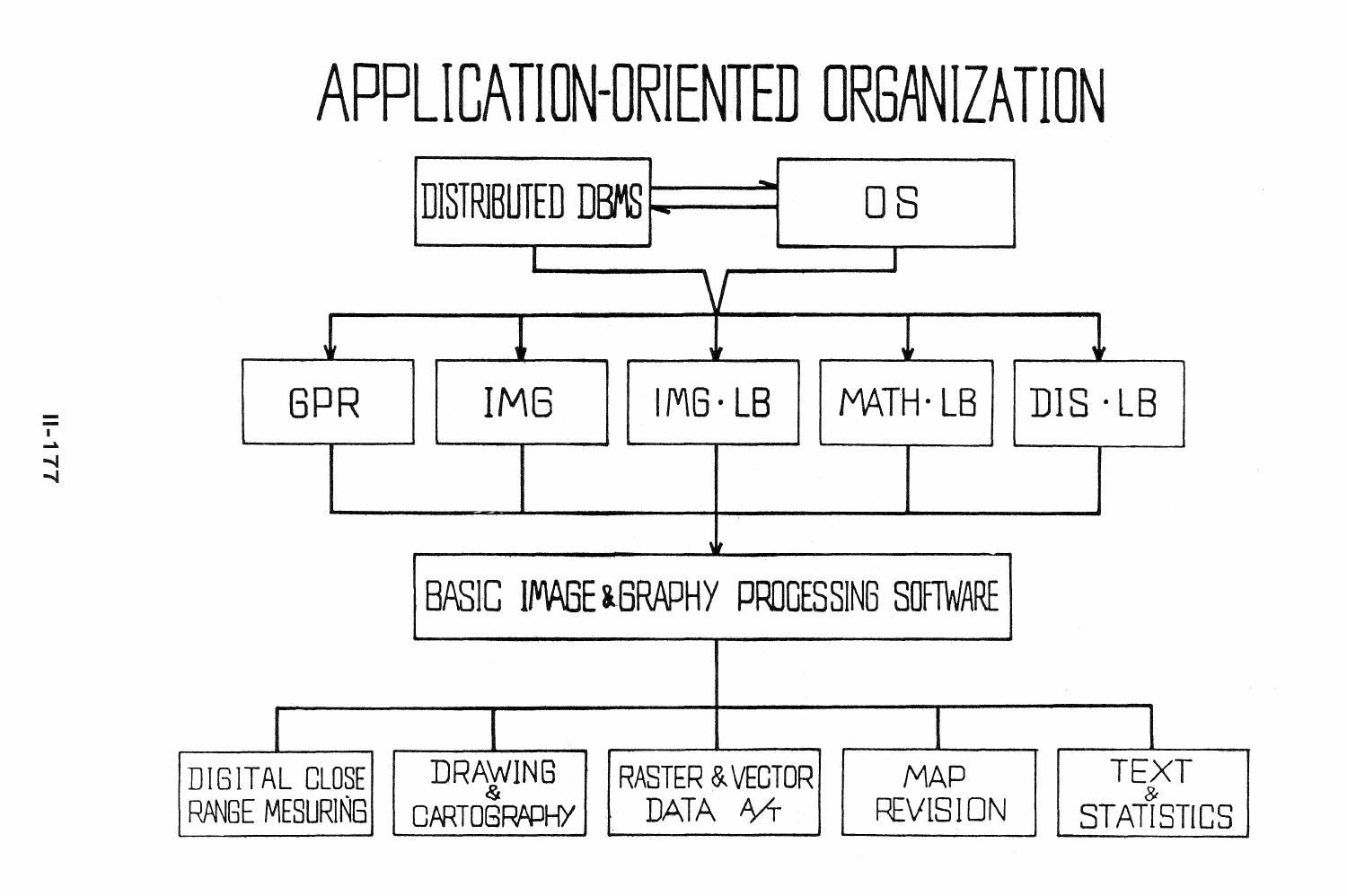With these characteristics DIPNET is distinguished from traditional image processing system, and become the new generation of digital information processing system which can process different data including the r~mote sensing and GIS data. In the design and disposition of hardware DIPNET adopted the advanced technology of 80th; In procedure of data processing, the mode, in which the paralell data processing and digital products output is conducted in several workstations, is adopted instead of time--shared and multi-user mode so that not only the data processing is the utilization ratio of computer resources is also a favourable enviromemt is provided for more intellige application software developping and creation of artificial inte-11 igence svstem.

The performance of rapid paralell processing and I/O of DN 3000 or DN4000 workstation make it possible for DIPNET to provide the necessary productivity for practical application. It can be used to conduct geometric correction,which usually spend computer time too much,and make a intelligence classifier. comparing the system supported by mini-computer and developping image processing system with microcomputer,the performance/price of DIPNET is more competitive.

According to the need of application,DIPNET combines graphic function with image processing function. Because of the bitmap  $pr\sigma$ cessing and high resolution display capability, It is effective to realize graphic data transformation,drawing on the screen, editor ~nd rev1s1on.overlaying graphic with image,and other graphic pro-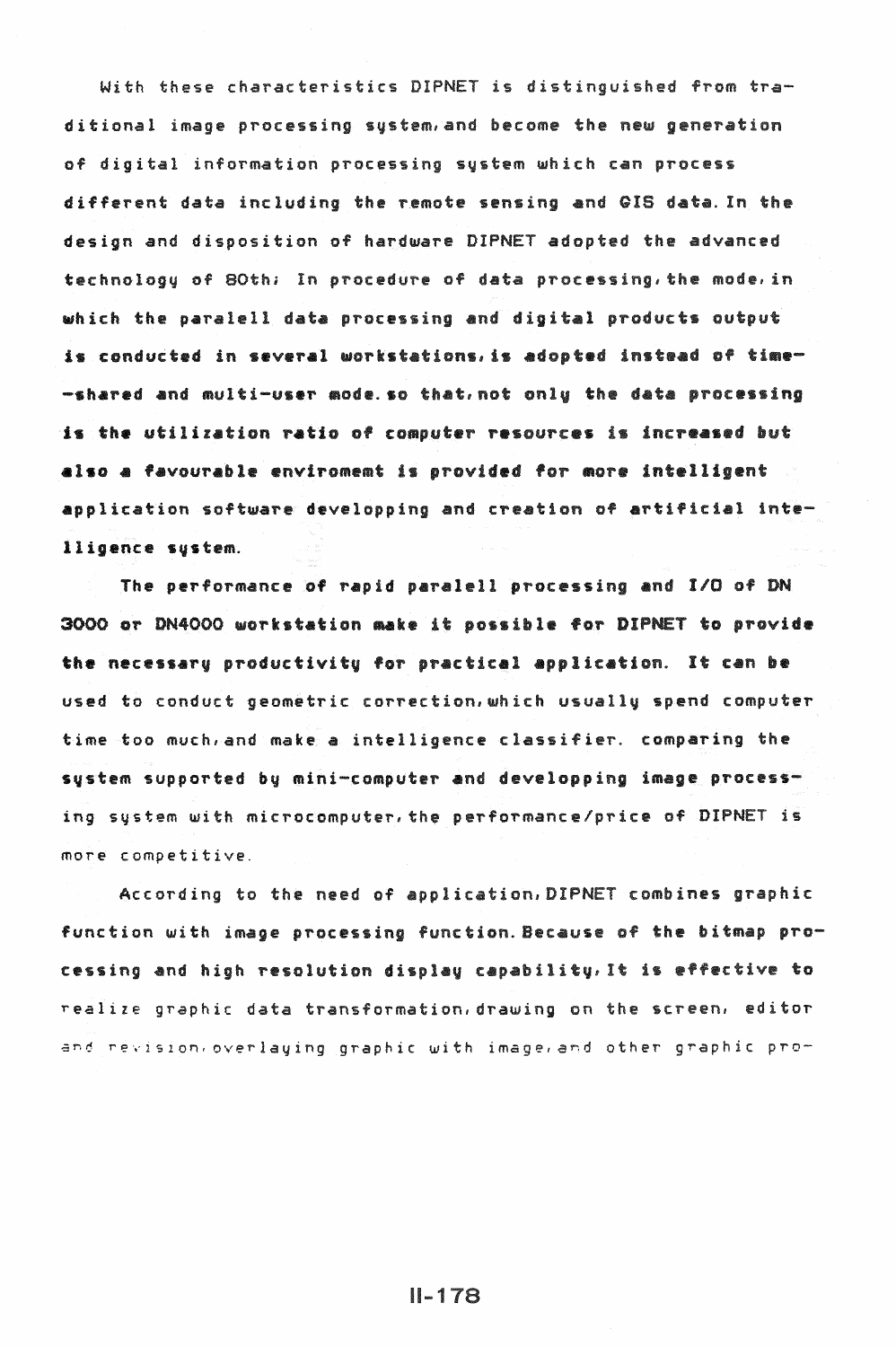gress in *a* great deal application.but it is very difficult and time-consuming for using pure image processing to extract the useful spatial information from a image in which the spatial and spectral resolution is limited. Generallv resolving a lot of problem does not depend on this or those algorithm,the decisive factor is still the physical quality of image. For exemple, the scholars have spent a lot of time and energy for studying edge extraction or landuse classification, but up to now the progress is still not outstanding. So that, beginning at 80th, the studying object gradually turn to process and suntheticly utilize multi--data which is relative in time and space including aerial and space remote sensing image, geographv and map information ,field investigation and statistics data .. etc. it brings the graphic processing the same importance as the image processing in new generation of processing sustem.

At present, in remote sensing application and in the most case dealing with the geoscience aerial remote sensing image is still the basic data which is easier for acquiresition and practical application, for satellite data,it's dunamic characteristics of short repeat period and big coverage is utilized. Because of the rapid developement of computer technology and resolution increasing of display device day by day,graphic workstation can do dra wing, editor and revision, legend and synbol anotation, overlaying  $graphic$  on image, area and length calculation, colour and stereoscopic display, stereophotogrametry etc, which is generally processed it chotogrametric instrument system. Moreover, the workstation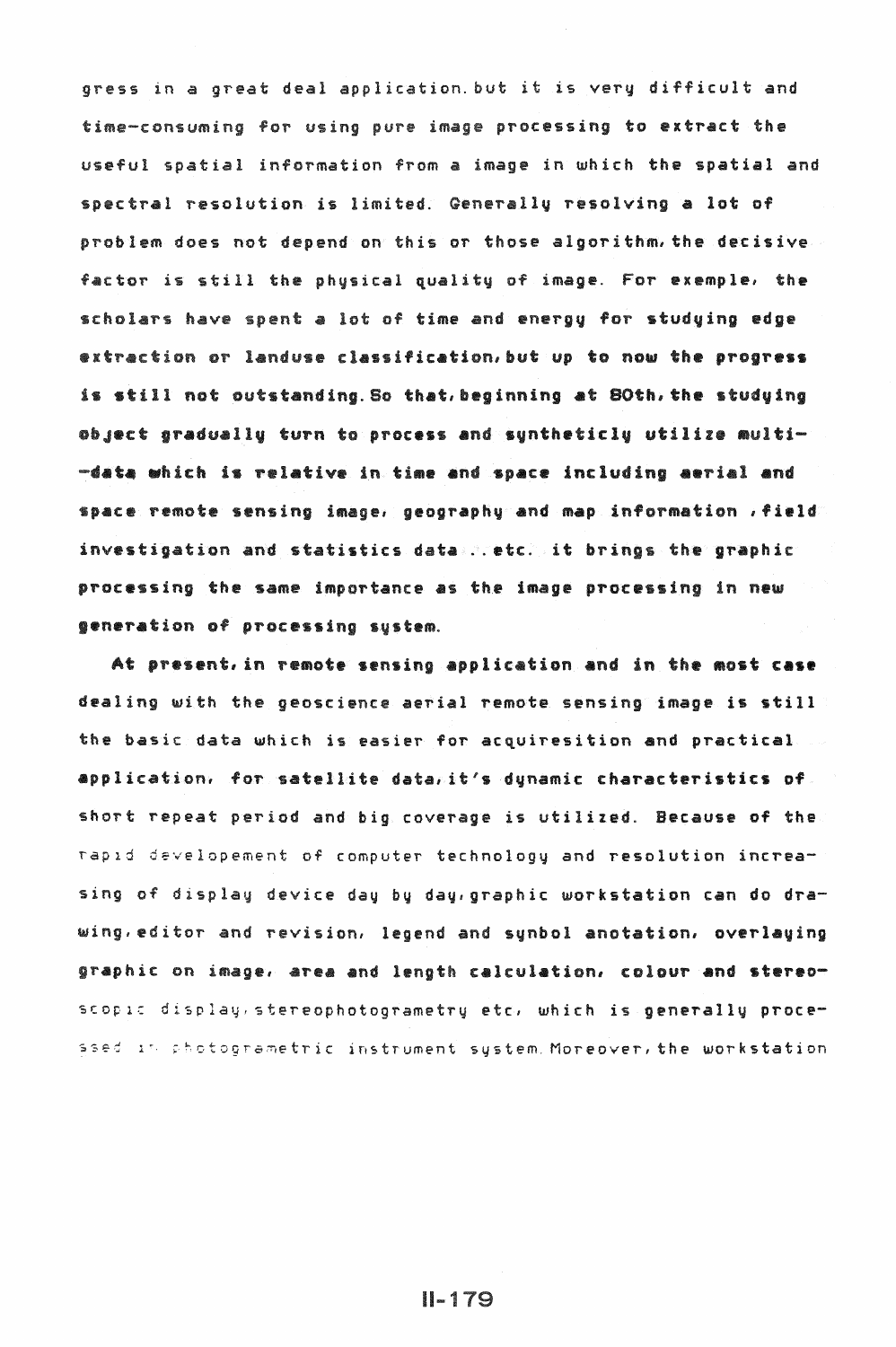cessing function.So DIPNET has an extensive application for cartography and GIS data processing.

Having above-mentioned characteristics of DIPNET, It is good for processing and application of spatial and attribute data in the field of updating map and thematic mapping , landuse evaluation, urban panning, dvnamic supervision of renewable resources, and another remote sensing application.

2. Image processing--information processing:

As a independent discipline, image processing has been developped for a long time only in the case of successful launching of earth resources satellite in 1972, for better analysis of MSS image, the image processing technology get the extensive application progress in the remote sensing image processing. but from 1972 up to now,a quantitv of practice have been showing that pure image processing technologv is far from the solution of different practical problem in remote sensing application. especialy since the precise sensor with high resolution and different type of data collection system have being developped, and the needs for accqu-·iring dynamic variation of resources and enviroment are more and more increasing. A lot of remote sensing application demands more complicated processing and quantitative anyalysis, and join extensively with GIS system, resouces and enviroment evaluation sustem, and another information system. Now depending on only image processing technology it is impossible to resolve so many complicated problems which has the demand of high practicality and accuracy.

S1nce 1972,although image processing technology has made pro-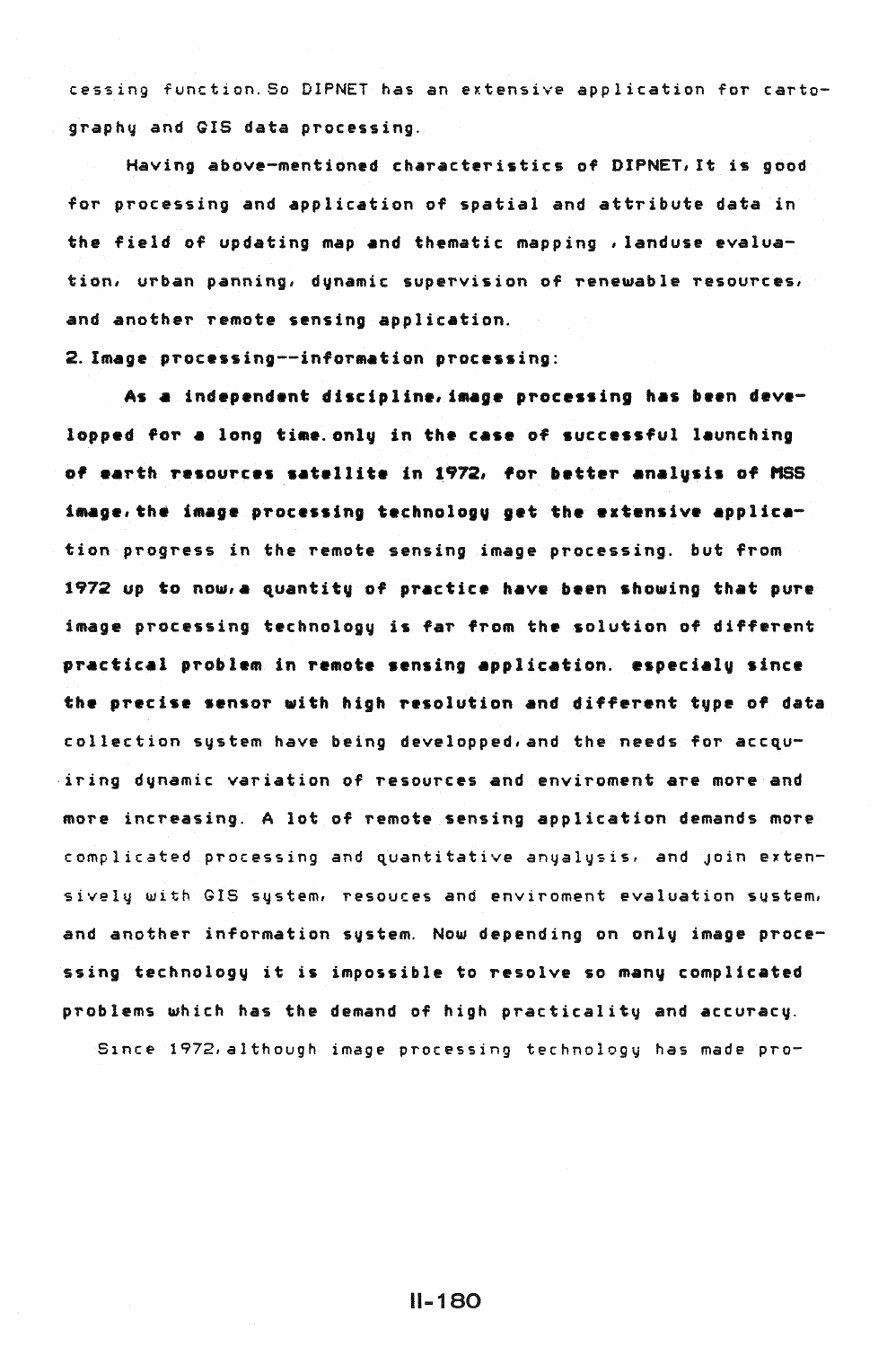has advantages including big visual field,powful graphic and image processing function, convenient updating and access after digitizing, So digital processing svstem will *have* the more competitive performance/price than traditional photogrammetric instrumemt svstem day by day.

This shows,the new generation of digital processing system used to process the remote sensing and GIS data should have not onlv more •dvanced image processing function. but •lso the three dimension spatial data processing capability that a digital cartography system and photogrammetric instrument system possess. So we call it digital information processing system, and DIPNET is embryonic form of such system.

3. the workstation of DIPNET system:

The workstation of DIPNET can be a series of workstations, of which each is a independent pipline.also several relative workstation can be combined for saving the budget (even combine to a single one), according to the need and possibility the user can develop the system based on domain network. (l)Qeometric workstation:

Using aerial *or* space image and through rectification and digital mosaic the photomap or orthophotomap is produced. The control points for rectification can get directly from more large scale map. According to the need, the sub-image library of control points can be established. The I/O of image analysis, map revision and thematic cartography, and GIS data processing workstation will take the geometric workstation as a "interface".

## $II - 181$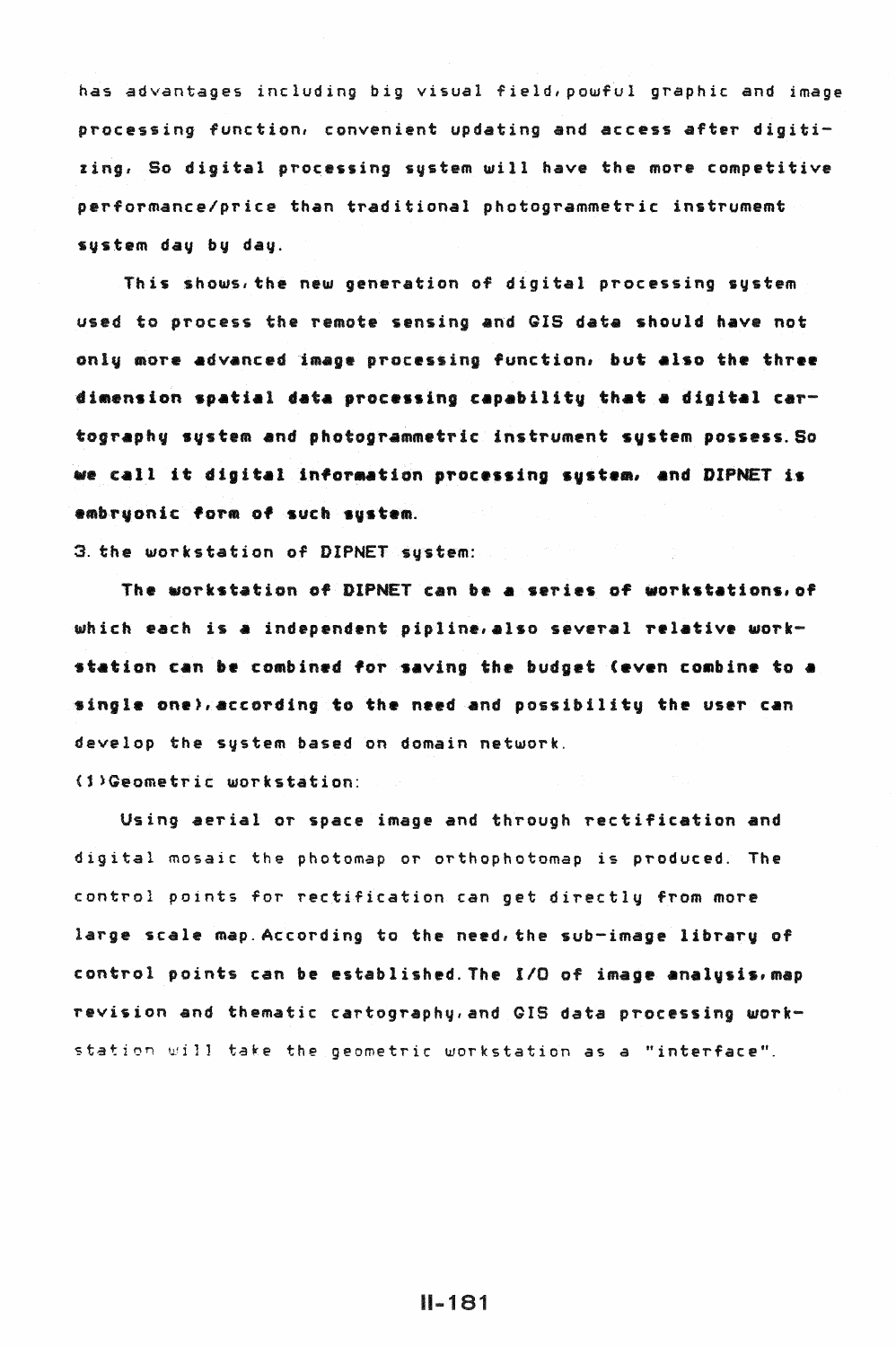<2>DEM workstation:

The DEM data captured by digitizer and photogrammetric altitude data collection system will produce intersection,slope , slope direction, volume etc digital products or DEM data is used to revise or produce contour line on the map. contour line and topographic structure lines will maintain the original highist mathematic precision.

(3) image analysis workstation:

Starting with multispectral data, aerial and space remote ••nsing d•ta,geogr•phic •nd ••P dat• *•r•* svntheticlt us•d to extract thematic information through professional multi-layer classifier.The multi-layer classifier is gradually intellectualized and faced to intelligence svstem.

(4)Map revision workstation:

Geometricly processed image "send" to this workstation and overlay with coverage of original base map, then, the variation of single feature including drainage, residential site, landuse, trafic line ,and so on can be updated. The contour line can be taken from DEM workstation.after digital anotation of legend, synbol, and coordinates grid, updated sheet will be output. (5)GIS data processing workstation:

The map feature can be divided into several single features for processing, storage and updating. With concept of graphic element. the features including landuse, residential site, trafic line and administrative division boundary and center etc.can be ·•· *;:* c t :: ; 1 *z e* d -3 fl *d* s t o r *a* g e *d* ; t h *e* d r a i n *a* g *e i* n c 1 u *d* i n g r i v *e* r s , 1 a k *e* ,